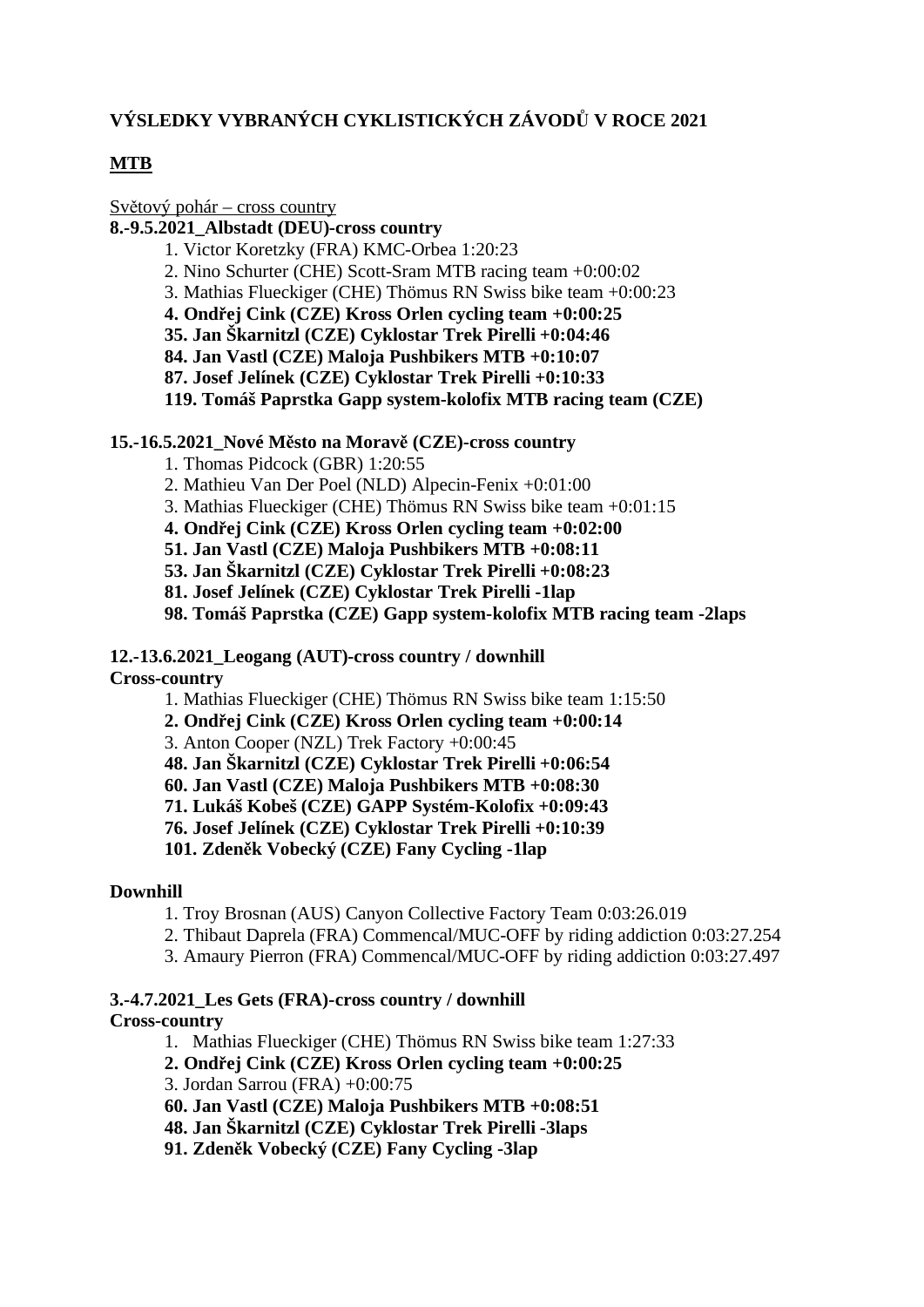### **Downhill**

- 1. Thibaut Daprela (FRA) Commencal/MUC-OFF by riding addiction 0:03:33.424
- 2. Max Hartenstern (DEU) Cube Factory Racing 0:03:35.840
- 3. Baptiste Pierron (FRA) Dorval AM Commencal 0:03:35.944

### **14.-15.8.2021\_Maribor (SLO)-downhill**

- 1. Loris Vergier (FRA) Trek Factory racing DH 0:03:05.064
- 2. Thibaut Daprela (FRA) Commencal/MUC-OFF by riding addiction +0:00:01.755
- 3. Laurie Greenland (GBR) MS Mondraker team +0:00:02.840

### **4.-5.9.2021\_Lenzerheide (CHE)-cross country / downhill**

### **Cross-country**

- 1. Victor Koretzky (FRA) KMC-Orbea 1:18:23
- 2. Nino Schurter (CHE) Scott-Sram MTB racing team +0:00:02
- 3. Mathias Flueckiger (CHE) Thömus RN Swiss bike team +0:00:09
- **8. Ondřej Cink (CZE) Kross Orlen cycling team +0:01:04**
- **27. Jan Vastl (CZE) Maloja Pushbikers MTB +0:03:23**
- **55. Jan Škarnitzl (CZE) Cyklostar Trek Pirelli +0:06:39**
- **65. Lukáš Kobeš (CZE) GAPP Systém-Kolofix +0:08:05**
- **87. Zdeněk Vobecký (CZE) Fany Cycling -1lap**

### **Downhill**

- 1. Loris Vergier (FRA) Trek Factory racing DH 0:02:46.921
- 2. Loic Bruni (FRA) Spezialized Gravity +0:00:00.197
- 3. Thibaut Daprela (FRA) Commencal/MUC-OFF by riding addiction +0:00:00.370

### **18.-19.9.2021\_Snowshoe (USA)-cross country / downhill**

#### **Cross-country**

- 1. Christopher Blevins (USA) Trinity Racing MTB 1:15:14
- 2. Vlad Dascalu (ROU) Trek-Pirelli +0:00:09

### **3. Ondřej Cink (CZE) Kross Orlen cycling team +0:00:20**

#### **Downhill**

- 1. Loic Bruni (FRA) Spezialized Gravity 0:03:13.379
- 2. Troy Brosnan (AUS) Canyon Factory Downhill Team +0:00:00.421
- 3. Angel Suarez Alonso (ESP) Commencal 21 +0:00:00.631

#### MS – eliminator

### **5.9.2021\_Graz (AUT)**

- 1. Simon Gegenheimer (DEU) 0:01:56.29
- 2. Jeroen Van Eck (NLD) +0:00:00.28
- 3. Anton Olstam (SWE) +0:00:00.81
- 4. Felix Klausmann (DEU) +0:00:00.99

### **32. Dominik Průdek (CZE)**

MS – cross country / downhill / team relay / fourcross

### **25.-29.8.2021\_Val di Sole (ITA)**

### **Cross-country**

- 1. Nino Schurter (CHE) 1:22:31
- 2. Mathias Flückiger (CHE) +0:00:02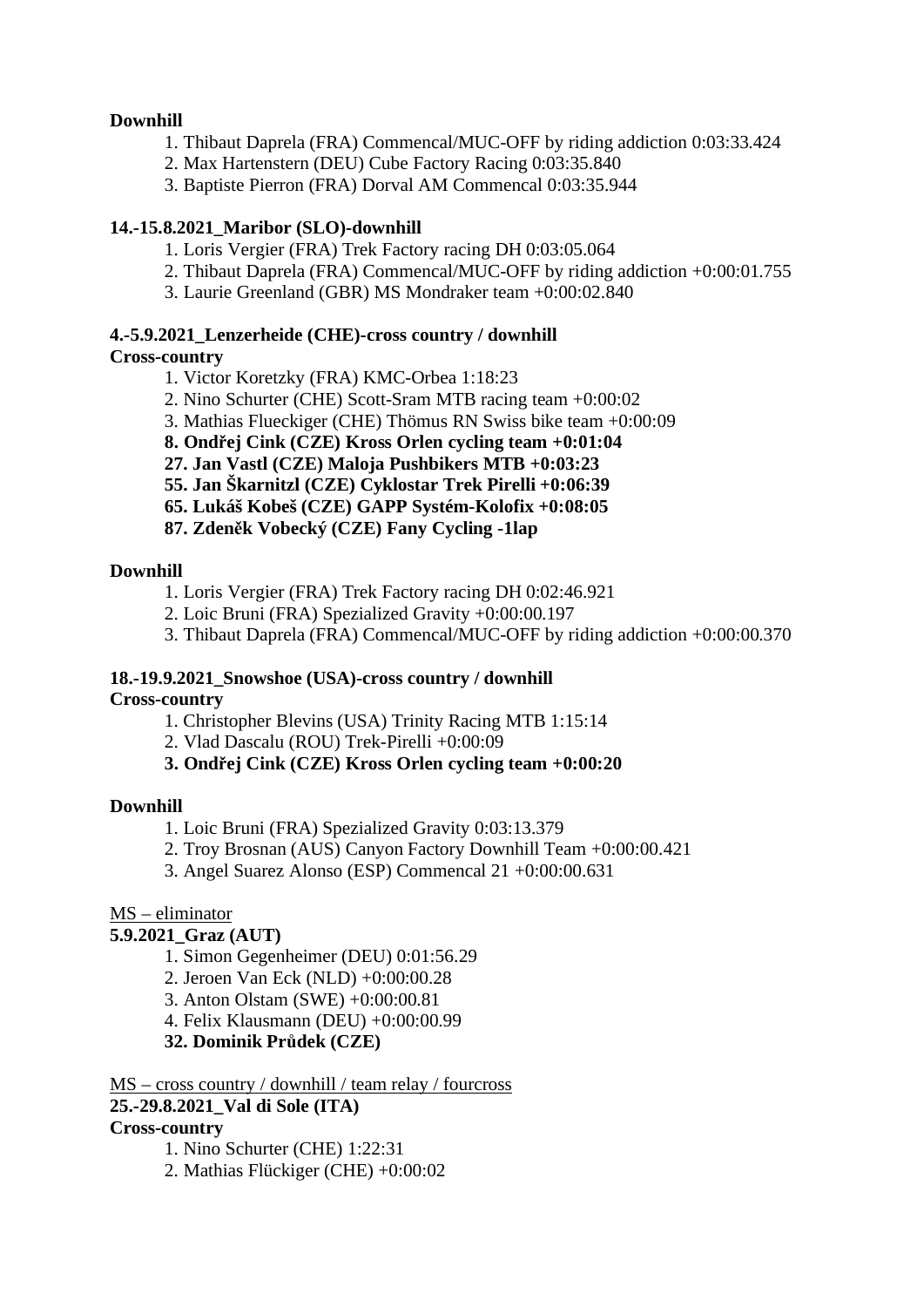3. Victor Koretzky (FRA) +0:01:08 **16. Ondřej Cink (CZE) +0:03:40 51. Jan Škarnitzl (CZE) +0:08:38 54. Lukáš Kobes (CZE) +0:09:07**

#### **Downhill**

- 1. Greg Minnaar (RSA) 0:03:28.963
- 2. Benoit Coulanges (FRA) 0:03:29.190
- 3. Troy Brosnan (AUS) 0:03:29.404

**72. Jan Čepelák (CZE) 0:04:42.835**

#### **Team relay**

- 1. Francie (FRA) 1:25:51
- 2. Spojené státy americké (USA) +0:00:48
- 3. Německo (DEU) +0:00:49
- **7. Česká republika (CZE) +0:03:05**

#### **Fourcross**

- **1. Tomáš Slavík (CZE)**
- 2. Adrien Loron (FRA)
- 3. Hannes Slavik (AUT)
- 4. Martti Sciortino (ITA)
- **6. Mikuláš Nevrkla (CZE)**

MS – maraton

#### **2.10.2021\_Capoliveri-Elba (ITA)**

1. Andreas Seewald (DEU) 6:02:03.3

- 2. Diego Alfonso Arias Cuervo (COL) 6:04:27.7
- 3. Jose Dias (POR) 6:07:34.6

**12. Martin Stošek (CZE) 6:18:10.0**

**48. Jan Strož (CZE) 7:06:17.5**

ME – downhill

#### **6.-8.8.2021\_Maribor (SLO)**

1. Thibaut Daprela (FRA) 0:02:58.30

2. Loris Vergier (FRA) 0:02:59.92

3. Benoit Coulanges (FRA) 0:03:00.81

**36. Antonín Král (CZE) 0:03:13.48**

**58. Mikuláš Nevrkla (CZE) 0:03:20.53**

**86. Jan Čepelák (CZE) 0:03:36.06**

#### ME – maraton

**20.-21.6.2021\_Evoléne-Val d´Hérens (CHE)**

1. Andreas Seewald (DEU) 4:02:50

- 2. Samuele Porro (ITA) 4:06:47
- **3. Martin Stošek (CZE) 4:10:48**

**7. Kristián Hynek (CZE) 4:15:51**

**16. Filip Adel (CZE) 4:34:58**

**54. Štěpán Štolfa (CZE) 5:21:44**